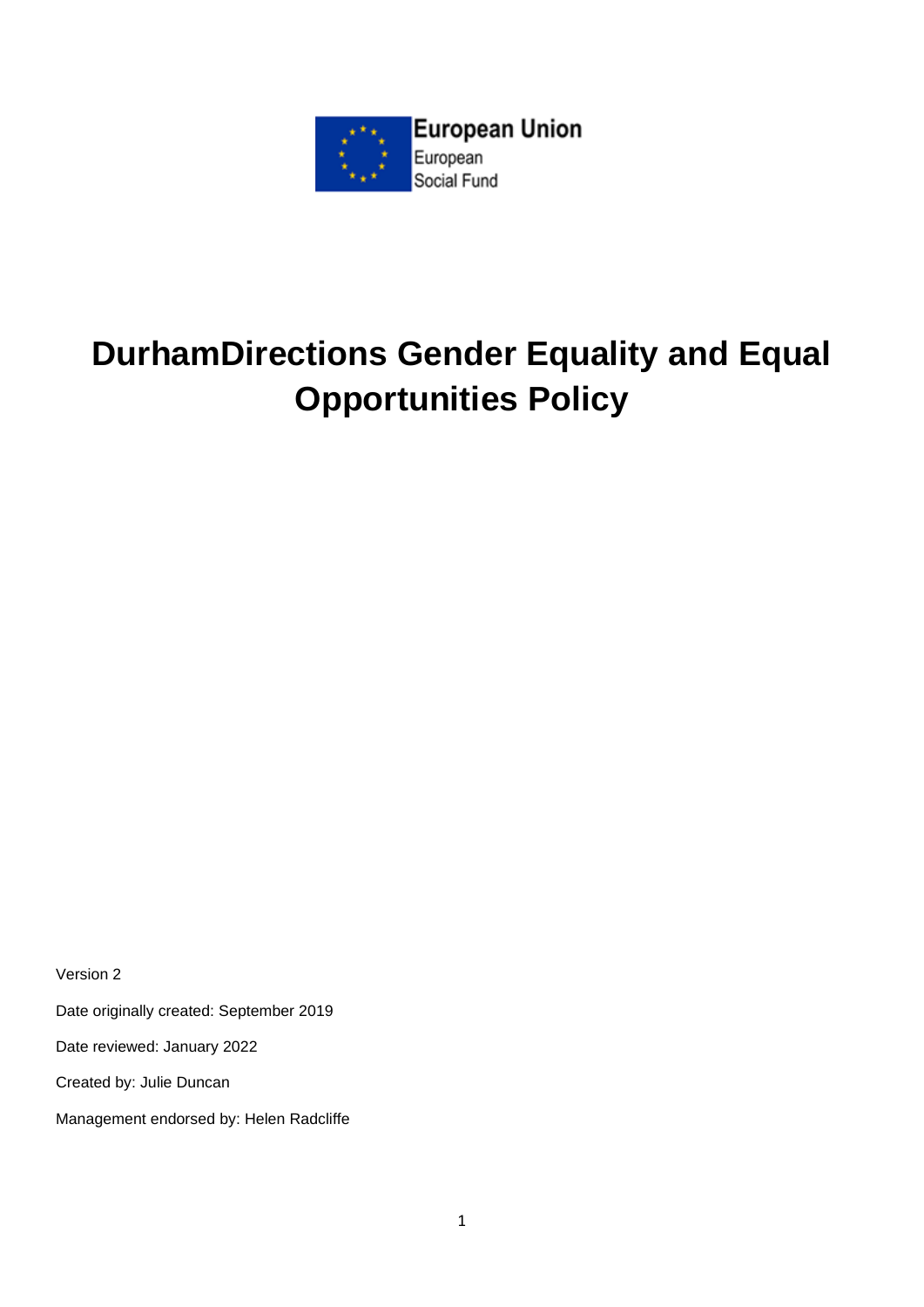#### **DurhamDirections Gender Equality and Equal Opportunities Policy**

#### **Introduction:**

The purpose of the DurhamDirections Gender Equality and Equal Opportunities Policy and Implementation Plan is to embed `due regard' to the Public Sector Equality Duty / Equality Act 2010 in DurhamDirections delivery; and help meet EU structural fund regulations to promote gender equality and equal opportunities. The policy and implementation plan are designed to support projects/providers to meet regulatory requirements and will be used as a tool to help provide a quality service to participants.

All Delivery Partners to the project, including private and voluntary sector organisations, including sub-contractors, come under the scope of the Public Sector Equality Duty.

#### **Policy Statement:**

Durham County Council (DCC) as Lead Partner to the DurhamDirections project publicly affirms its commitment to promoting equality in-line with the Public Sector Equality Duty [\(Equality Act](http://www.equalityhumanrights.com/legal-and-policy/legislation/equality-act-2010)  [2010\)](http://www.equalityhumanrights.com/legal-and-policy/legislation/equality-act-2010). The project, led by the council, will carry out its activities in compliance with relevant legislation and is committed to continuous, measurable improvement in equality whilst delivering European Social Funded (ESF) activities.

DurhamDirections is committed to promoting equality of opportunity, valuing diversity and ensuring discrimination, harassment or victimisation is not tolerated. Our policy is to treat people fairly, with respect and dignity. We also comply with legal requirements in relation to age, disability, gender, pregnancy and maternity, marriage and civil partnership, gender reassignment, race, religion or belief and sexual orientation.

We believe that every young person in County Durham deserves excellent support which takes account of their needs and circumstances. DCC and all the Delivery Partners and subcontractors will ensure that all eligible groups and communities have opportunities to access DurhamDirections services.

Equality and diversity is more than just meeting our legal obligations, we will take action to improve our policies and everyday practice.

Our policy applies to every elected member, employee, volunteer and any other person or organisation employed by the council to work or to deliver services on its behalf as part of the DurhamDirections project. This includes contractual and commissioning arrangements. The policy applies to all work-related situations including social events and the use of electronic communications or social media.

It is the individual's responsibility to:

- $\triangleright$  treat others fairly, with dignity and respect,
- $\triangleright$  follow agreed policies and procedures,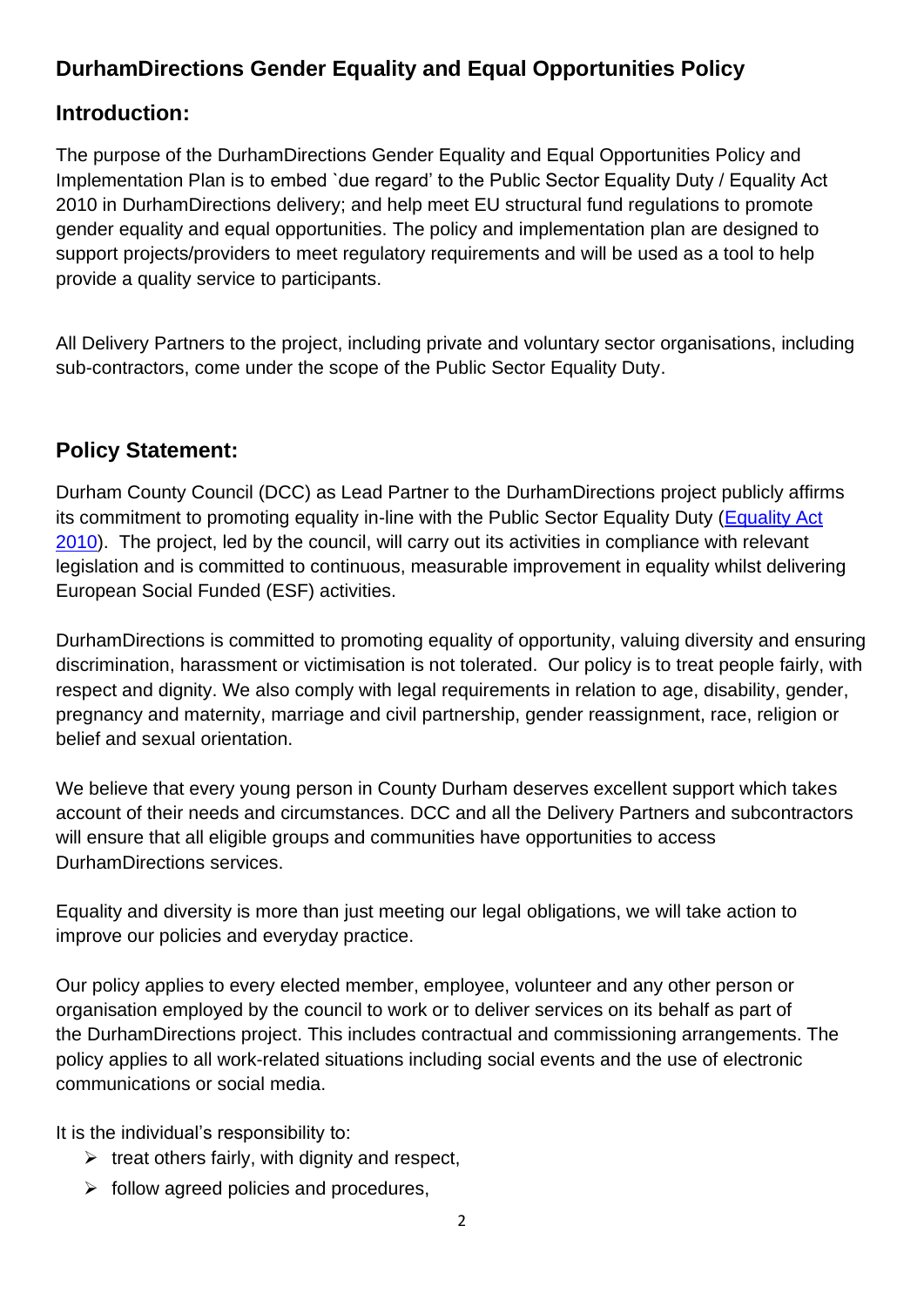- $\triangleright$  ensure documentation, information and activity is lawful,
- $\triangleright$  consider reasonable adjustments and other requirements relating to people with disabilities,
- ➢ challenge discrimination and unfair treatment, reporting it where appropriate, and
- ➢ attend relevant training and ask for advice where necessary.

All actions, which are intentionally contrary to this policy, will be dealt with under the appropriate disciplinary procedure and/or contract management procedure.

#### **Our Commitment:**

We know that some people face inequality and disadvantage, prejudice and discrimination and we are committed to tackling this and use a variety of methods to demonstrate and progress our commitment. To support our corporate policy and commitment, we will:

- $\triangleright$  Treat all individuals with dignity and respect.
- ➢ Value diversity.
- ➢ Encourage participation in decision making and take account of consultation responses.
- ➢ Take action on any form of discrimination or complaints of unfair treatment.
- $\triangleright$  Comply with equality law and learn from good practice in other organisations.
- ➢ Regularly monitor, assess and consult on the impact of our policies, services and functions to ensure they are fair and reflect people's varied needs.
- ➢ Monitor and review our equality objectives which are supported in the Council plan and in the Service plans of internal and external Delivery Partners.

We will ensure that relevant elected members, employees, Delivery Partners, strategic partners, subcontractors and participants are made aware of this policy through our induction, training, enrolment and corporate communications. We will take actions to advance equality in service delivery, employment and working with others.

### **Service Delivery:**

We are committed to providing accessible and appropriate services to meet the needs of all DurhamDirections participants.

When we deliver or commission DurhamDirections services we will:

- $\triangleright$  Develop flexible and responsive services within the resources available.
- ➢ Adapt services and make reasonable adjustments where appropriate.
- ➢ Improve access to delivery premises within the resources and timescales available.
- ➢ Make our information accessible by offering alternative formats, interpretation and sign language services where necessary.
- ➢ Monitor and review recruitment, participation & achievement and take appropriate action to eliminate barriers to participation and narrow gaps between groups.
- ➢ Take steps to meet the needs of people from protected groups where these are different from the needs of other young people.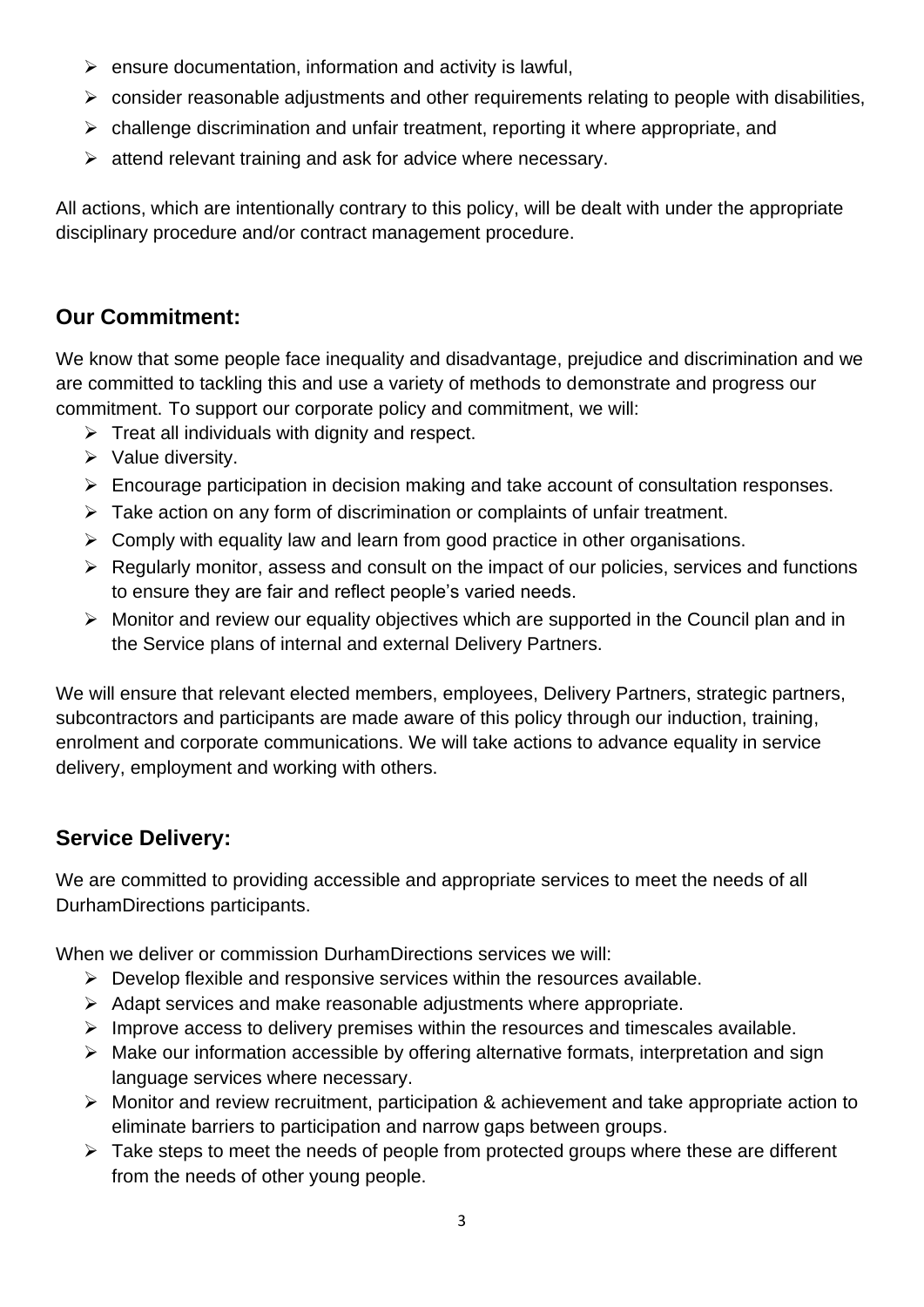- ➢ Include equality actions in our Council plan and in the Service plans of internal and external Delivery Partners.
- ➢ Consult and involve all sections of the community to ensure their needs are considered in line with the DurhamDirections eligibility criteria.
- $\triangleright$  Ensure equal access to the complaints procedure.
- ➢ Evaluate and monitor the impact of our policies, services and functions on communities and relevant groups.

#### **Employment:**

We are committed to being a fair and supportive employer and we will monitor our employment practices to ensure fair representation and treatment. All recruitment practices in relation to DurhamDirections, including those of our Delivery Partners, must comply with the below principles:

- $\triangleright$  Treat all employees fairly, with dignity and respect at all times.
- $\triangleright$  Ensure fair recruitment processes which encourage applications from all groups in the community.
- ➢ Provide a safe and accessible working environment, creating a culture which is free from discrimination, harassment, bullying and victimisation.
- ➢ Provide fair and transparent pay, reward and employment conditions, including leave for parents/carers
- ➢ Promote work-life balance and opportunities to work flexibly.
- $\triangleright$  Make reasonable adjustments in line with our legal duties.
- ➢ Monitor employment procedures, including dealing with grievances, to avoid unlawful discrimination and ensure consistent treatment.
- ➢ Ensure that all employees have fair and equal access to learning and development opportunities to ensure that the workforce is equipped with the necessary skills.

### **Working with Others:**

As a large public sector organisation, DCC as the lead body for DurhamDirections will use our influence and work together with other key partners and the local community to:

- ➢ Develop understanding of the communities and groups the project is designed to serve.
- ➢ Ensure effective communication with participants/eligible potential participants.
- $\triangleright$  Encourage participants and partners to participate in decision making.
- ➢ Use feedback from young people and delivery/strategic partners to help shape future plans, decisions and policies.
- $\triangleright$  Encourage, develop and participate in joint working.
- ➢ Share information, experience and examples of good practice on equality with other public, private, voluntary and community organisations.
- ➢ Use our influence and purchasing power to encourage good equality practice in other organisations.
- ➢ Provide opportunities for participants across communities and eligible groups to come together through cultural, sporting and other community activities.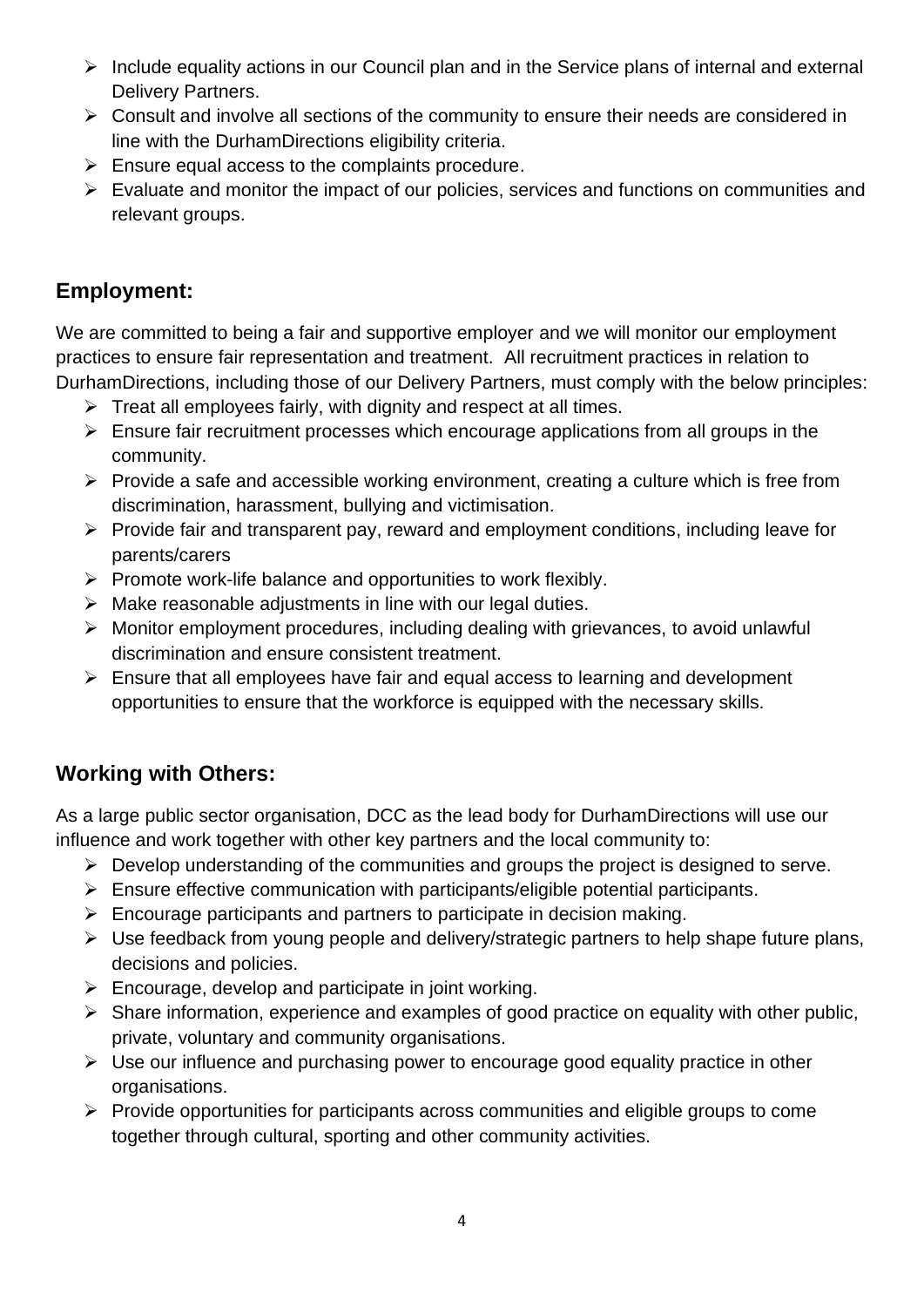#### **Complaints Procedures:**

There are a number of ways to report equality issues or complaints:

- ➢ Employees of DCC can raise issues informally with their line manager or Head of Service. Formal complaints should follow the grievance procedure. Similarly, employees of Delivery Partners and subcontractors should in the first instance follow their own internal processes. If they feel their concerns have not been met, then these can be further elevated through the DurhamDirections Formal complaints procedure through their Contract Officer.
- ➢ DurhamDirections participants, can use the DCC corporate and statutory complaints procedures or that of the relevant Delivery Partners or subcontractors depending on the nature of the complaint. If they feel their concerns have not been met through the Delivery Partners/subcontractor arrangements, these can be further elevated through the DCC corporate and statutory complaints procedures.
- ➢ Councillors can report issues through the Member Officer protocol or the code of conduct depending on the nature of the complaint.
- ➢ Members of the public, including DurhamDirections participants, can use the DCC corporate and statutory complaints procedures or that of the relevant Delivery Partners or subcontractors depending on the nature of the complaint. If they feel their concerns have not been met through the Delivery Partners/subcontractor arrangements, these can be further elevated through the DCC corporate and statutory complaints procedures.
- ➢ We will take prompt action to investigate any complaints. Anyone who has complained will not be treated unfavourably or victimised. However, if a complaint is found to be malicious, this will be dealt with under the appropriate disciplinary procedure.